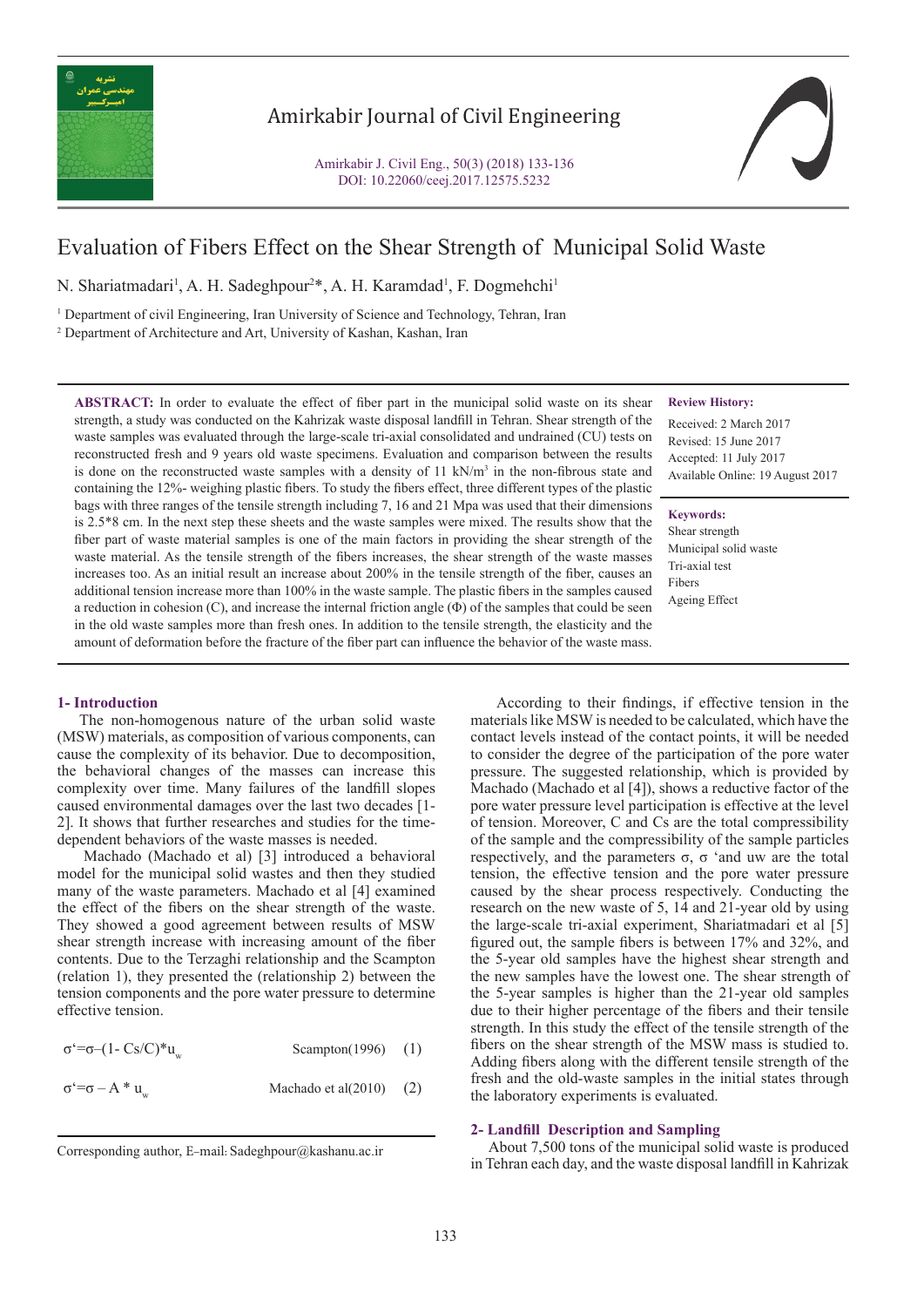has been the main one since the early 1970s. The Kahrizak landfill is 25 km away from the south of this metropolis. [6] In order to study and aply this experiment accurately, new samples of the incoming waste in the landfill and the 9-year old samples through digging the landfill is taken. Experiments on the new and old waste from each group is carried out in the Geotechnical Engineering Research Center (GERC) in Iran University of Science and Technology (IUST). 15 samples with a weight of approximately 30 to 40 kg is taken. The components of the new and old waste samples were examined in this center and evaluation of the changing components process of MSW material is noted in Shariatmadari et al. studies [7].

#### **3- The Research Method**

 The initial studies and the fiber-tensile tests have been done by using a fiber tensile strength test device in the Institute of Polymer and Petrochemicals of Iran. Municipal waste samples were mixed with different percentages of the different tensile strength fibers in this experiment. The large scale tri-axial experiments were conducted on samples. All laboratory experiments were done based on their instructions from the of ASTM standards.

 In this research typical plastic fibers which uses in all kinds of the plastic bags is used. Total examined fibers are three groups with 7 Mpa, 16 Mpa and 21 Mpa tensile strength. The modulus of the elasticity of these three groups is 10.35, 8.83 and 28.3 MPa, respectively. The average of the length increase before the sample failure is equal to 279%, 193%, and 42% respectively. According to the results by Machado et al, and Asadi [4, 8], the weight percent of the fibers in the samples was determined to be 12%, and the fibers were made in particles with dimensions of 2.5\*8 cm. Tri-axial tests (diameter 150 mm and height 300 mm) for the reconstructed samples with a density of 11 kN /m3 in CU conditions on the saturated samples are carried out. Loading progress is carried out by using displacement control method with a displacement rate of 0.6 mm per minute. The fiber traction machine and the large-scale tri-axial equipment are shown in figure 1.

#### **4- The Results and Discussion**

 The results of the tri-axial experiments for new samples in the confining pressure of 50, 150 and 300 kPa are presented in figure 2. Considering the abbreviations to show the results and the charts, the samples of the new waste without adding the fibers in this figure is considered. Despite the fibers with the tensile strengths of 7, 16 and 21 MPa, the marks with F3, F2, F1, F0 respectively is considered, and the old samples with similar conditions are shown by the marks T0, T1, T2, and T3. The results shows the level of the deviator stress increases during loading in MSW samples such as soil, as confining pressure increases. As strains increase, the excessive pressure increases steady, no maximum point in their curve will be see. In this way, the properties of the shear strength of the waste can be considered as a function of the strain level. The general evaluation of the stress-strain behavior of the samples show, use of fibers with different tensile strengths can enhance the sample resistance and it increases excessive tensions.

 The comparison of the stress-strain chart shows that the chart curves of the samples, which have been used with 21 Mpa tensile strength in all parts, is in the higher amount among the others. The chart curves of the samples which are mixed with tensile strength fibers with 16 Mpa and 7 Mpa, is in the second place. Finally, the curve of the non-fibrous samples is at the lowest point. Shariatmadari et al [5] noted that the fiber part is the waste reinforcement element, and the major part of it, composed of a variety of plastics. Moreover, less than a third of it, is composed of the variety of the textiles and leathers. Due to the charts, it can be concluded that the tensile strength of the fibers impacts on the shear resistance of the MSW masses. The chart in figure 3 shows the excessive tension against the tensile strength of the fibers with four levels of the strain 20%, 10%, 5% and 30%. These charts refer to the experiments in terms of the 300kPa confining tension condition. As it can be figured out, the additional tension levels in the samples increase by adding the fibers. This process in chart has a rising and falling slope at the beginning and the end of curve because of mechanical difference in behavior of the fibers. Therefore, the rise of the shear strength of the MSW mass, which is caused by the presence of the fibers, depends on many factors. In addition to the tensile strength of the fibers, some other factors such as materials, reinforcing, and particles interlock, and surface friction with other parts of the waste mass is considered.



**Figure 1. to the right: Fiber traction device, left and center: The three-axis device components used in this research**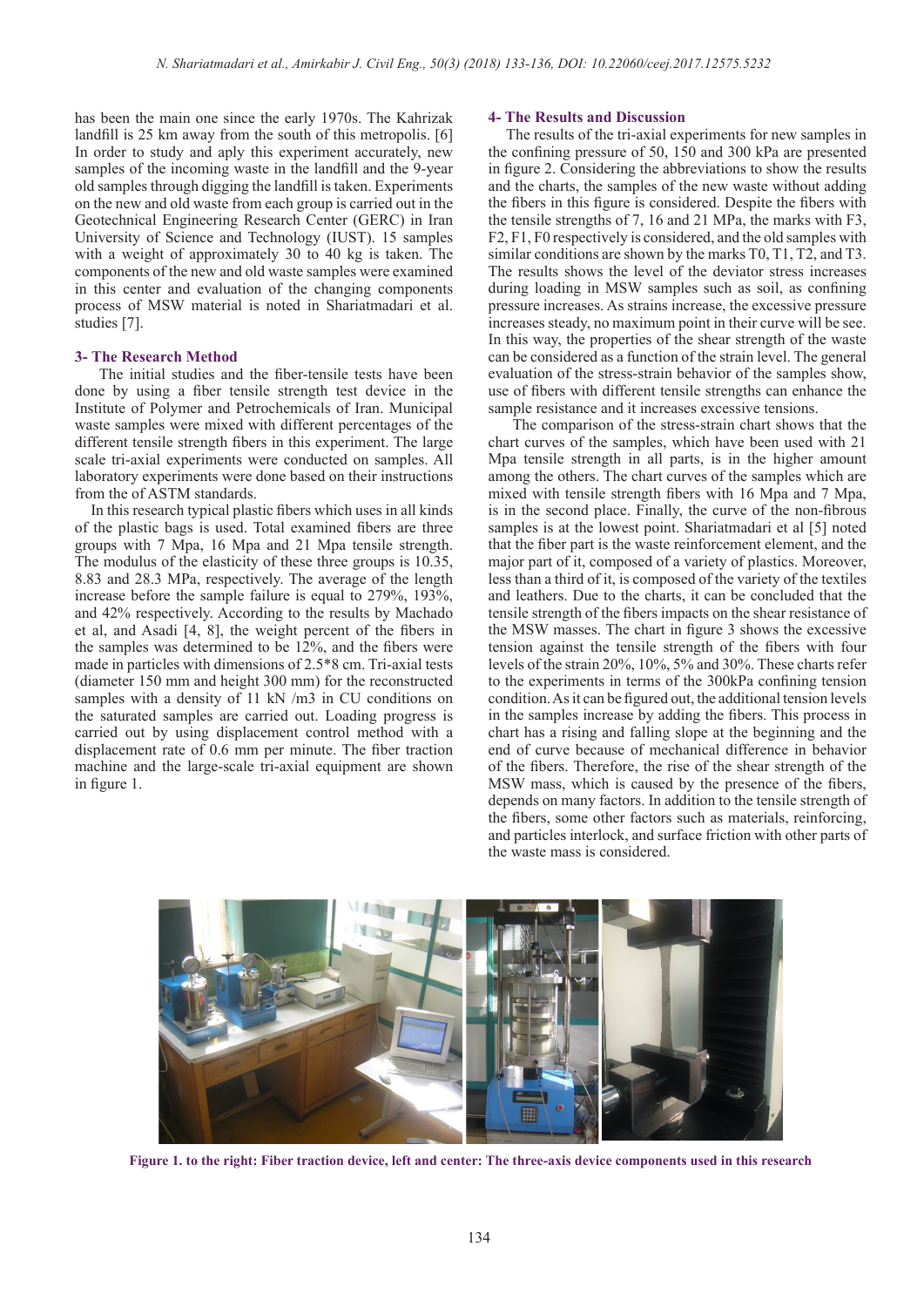

**Figure 2 Stress-strain diagrams and pore pressure changes of fresh waste samples**

 As it shows in the charts, the amounts of the additional tension for all three types rise by increasing the strain and this issue shows that the effect of the fibers in the larger strains is bigger. The difference of the sample behaviors get bigger in confining pressures, and it rises by increasing the strain level. The larger shear strength at higher levels of strain can be seen. It could be due to the impact of the fiber section. The shear strength of the waste mass is provided, the shear strength gets bigger. Subsequently, the fibers can be effective by increasing the confining pressure and the strain levels.

Due to the results of the tri-axial tests, shear strength parameters of the samples is presented for new and old samples in accordance with Mohr-Coulomb failure envelope in Table 1. Measuring the pore water pressure during the experiment, Terzaghi method is used to determine the parameters for the total and effective tension in different modes. Furthermore, Machado's method (Machado et al) is used for the comparison. [4]

 The degree of the internal friction angle and the cohesion of each sample is presented. Despite the different tensile strength of fibers, the effective internal friction angle increases. However, the amount of this increase in old samples is higher than the new ones. The granularity and homogenization, increase in amount of particle inter locks, and the friction of the materials in the process of aging and reducing the organic materials can increase the friction of the MSW materials. The fibers have an inverse impact on the effectiveness of the cohesion parameters, and the level of this parameter gradually decreases. In addition, one of the reasons is the lack of the cohesion and the fiber conflict with other parts of the sample. The elastic property (deformation before disruption) of this fiber decreases by increasing the tensile strength. By this results, the values of the total and effective parameters of the new samples and the old samples are different.



**Figure 3 pattern of Deviator stress against the fiber tensile strength Related to fresh samples**